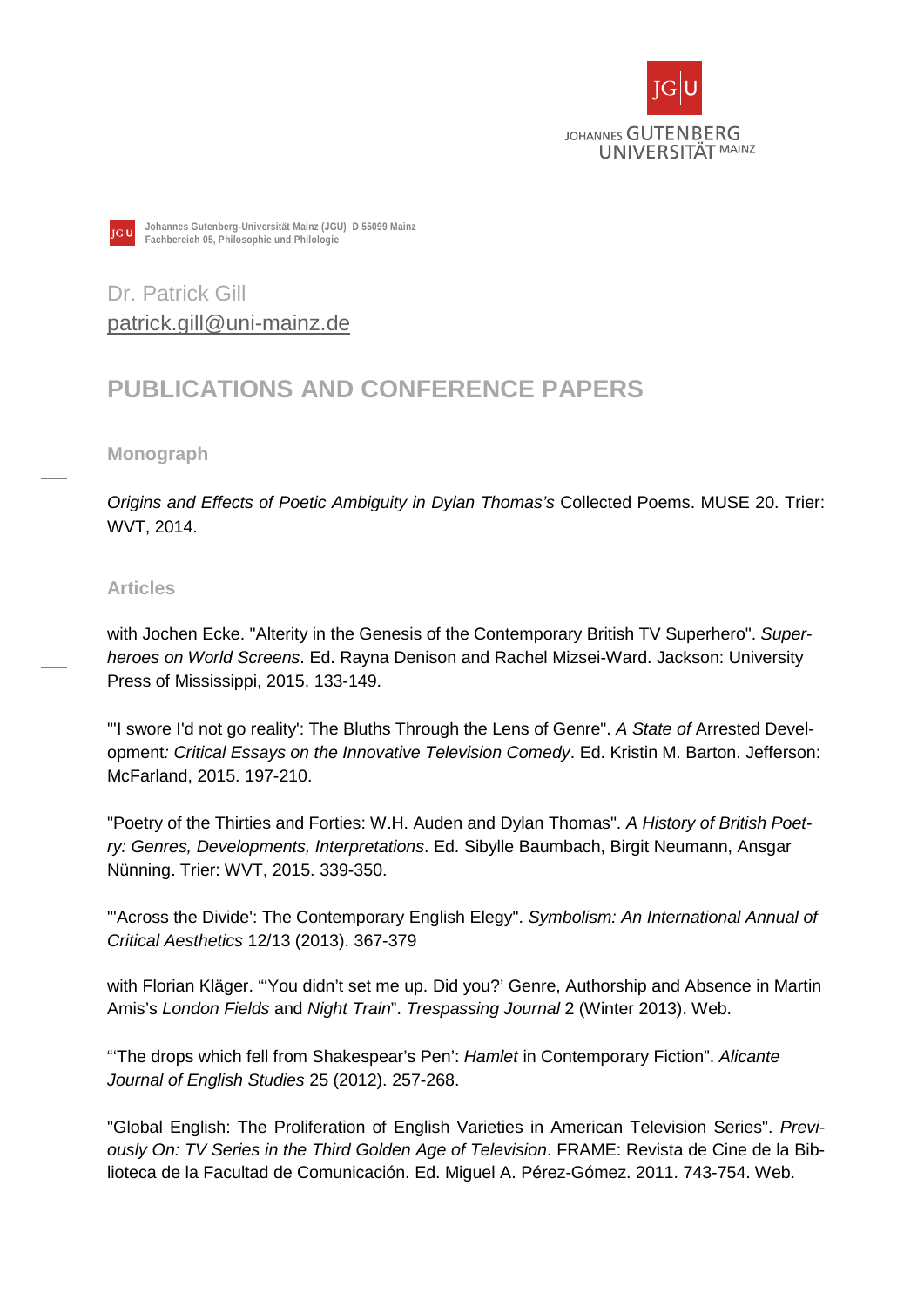

"'It's a destiny thing - enjoy it!' Free Will and Determinism in Bryan Fuller's Television Series". *The Television World of* Pushing Daisies*: Critical Essays on the Bryan Fuller Series*. Ed. Alissa Burger. Jefferson: McFarland, 2011. 115-133.

"The Uneasy Domesticity of Dylan Thomas's *Under Milk Wood*". *Constructions of Home: Interdisciplinary Studies in Architecture, Law and Literature*. Ed. Klaus Stierstorfer. AMS Studies in Cultural History 9. New York: AMS Press, 2010. 291-301.

"From Staging Interculturality to Intercultural Stagings: Text and Performance in the Plays of Sulayman Al-Bassam". *Staging Interculturality*. CDE 17. Ed. Werner Huber and Margarete Rubik. Trier: WVT, 2010. 237-249.

"Inscrutable Apocalypse and Lucid Movement? Dylan Thomas, Philip Larkin, and the Sonnet". *"My age is as a lusty winter": Essays in Honour of Peter Erlebach and Thomas Michael Stein*. Ed. Bernhard Reitz. Trier: WVT, 2009. 183-193.

"'The Name of the Game': Form and Function of Episode Titles in *Grey's Anatomy*". *Grace under Pressure:* Grey's Anatomy *Uncovered*. Ed. Cynthia Burkhead and Hillary Robson. Newcastle: Cambridge Scholars Publishing, 2008. 22-31.

### **Review**

"Nowhere to Go But Everywhere: Locations of the Contemporary British Elegy". *Symbolism: An International Annual of Critical Aesthetics* 16 (2016). 315-323.

## **Reference Entries**

"Robert Burns, 'To a Daisy'"; "Charlotte Smith, 'The Female Exile'"; "Charlotte Smith, 'The Partial Muse'". *Encyclopedia of Literary Romanticism*. Ed. Andrew Maunder. New York: Facts on File, 2010.

"Monica Ali, *Brick Lane*". *Encyclopedia of Contemporary Writers and Their Work*. Ed. Geoff Hamilton and Brian Jones. New York: Facts on File, 2010.

"Vernon Watkins". *Companion to British Poetry: 1900 to the Present*. Ed. James Persoon and Robert R. Watson. New York: Facts on File, 2008.

"William Harris". *Eighteenth-Century British Historians*. Dictionary of Literary Biography 336. Ed. Ellen J. Jenkins. Detroit: Thomson Gale, 2007.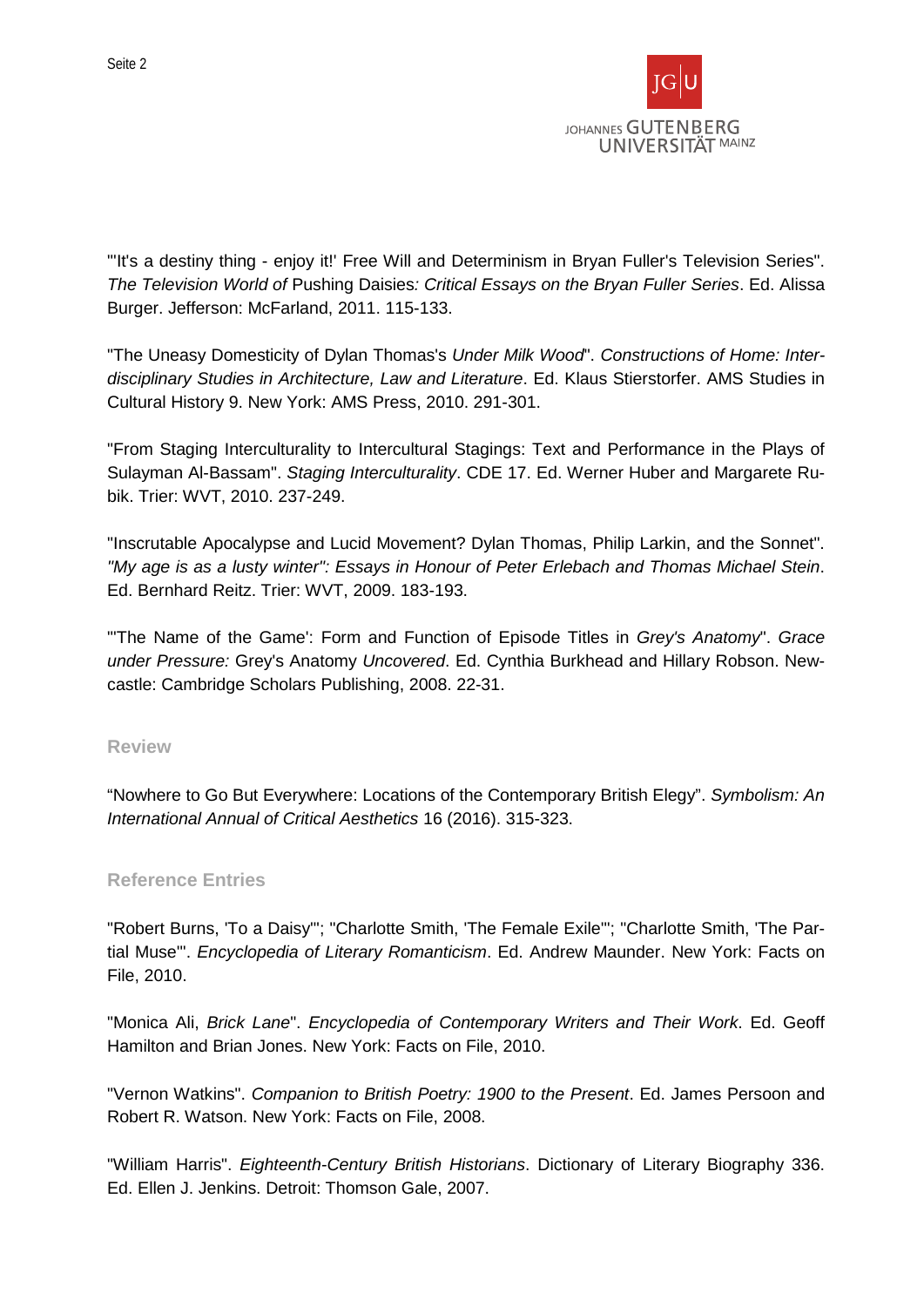revision of "Hans Schleimer". *Lexikon des gesamten Buchwesens*. Vol. VIII. Ed. Severin Corsten, Stephan Füssel, Günther Pflug. Stuttgart: Hiersemann, 2003.

# **Conference Papers**

"Mind the Gap: The Contemporary Literary Novel and Conspicuous Absences". Novel – Seeming – Goods: Futures of the Anglophone Novel. Mainz, September 2016.

"Whatever is, is right?' The Transition from Wishing to Counterfactuality in English Verse".  $4<sup>th</sup>$ International Congress on Linguistics, Literature and Cultural Studies in Modern Languages. UCAM Murcia, September 2016.

"'If poetry could tell it backwards': The Pessimism of 21st Century Autopoetics". Writing and Insecurity: Writing the Twenty-first Century. Brighton, March/April 2016.

"Serialisation and Metaisation: The Sitcom as Imitator and Innovator". 50 Shades of Popular Culture. Krakow, February 2016.

with Florian Kläger. "Introductory: Textual Coherence, the Form of the Story Cycle, and the British Tradition". Constructing Coherence in the British Short Story Cycle. Mainz, October 2015.

"The dampest kind of dejection'? Defining the Elegy in the 21<sup>st</sup> Century". Poem Unlimited: New Perspectives on Poetry and Genre. Augsburg, October 2015.

"'That much never can be obsolete': Humboldt, Employability and the Future of Higher Education". DAAD Alumni Conference. Windhoek, March 2015.

"'Fain would I dwell on form': *Romeo and Juliet*, Genre, and German Film Adaptation". Shakespeare's *Romeo and Juliet* in European Culture. Murcia, November 2014.

"The Contemporary Elegy in English: Observations on Generic Reconfigurations". Beyond Words: Crossing Borders in English Studies. April Conference Thirteen. Krakow, April 2014.

"Vox Pops: Reflection and Creation of Popular *Stimmungen* in Contemporary German and British News Media". Stimmungen: Climates, Moods, Atmospheres. University of Edinburgh, June 2011.